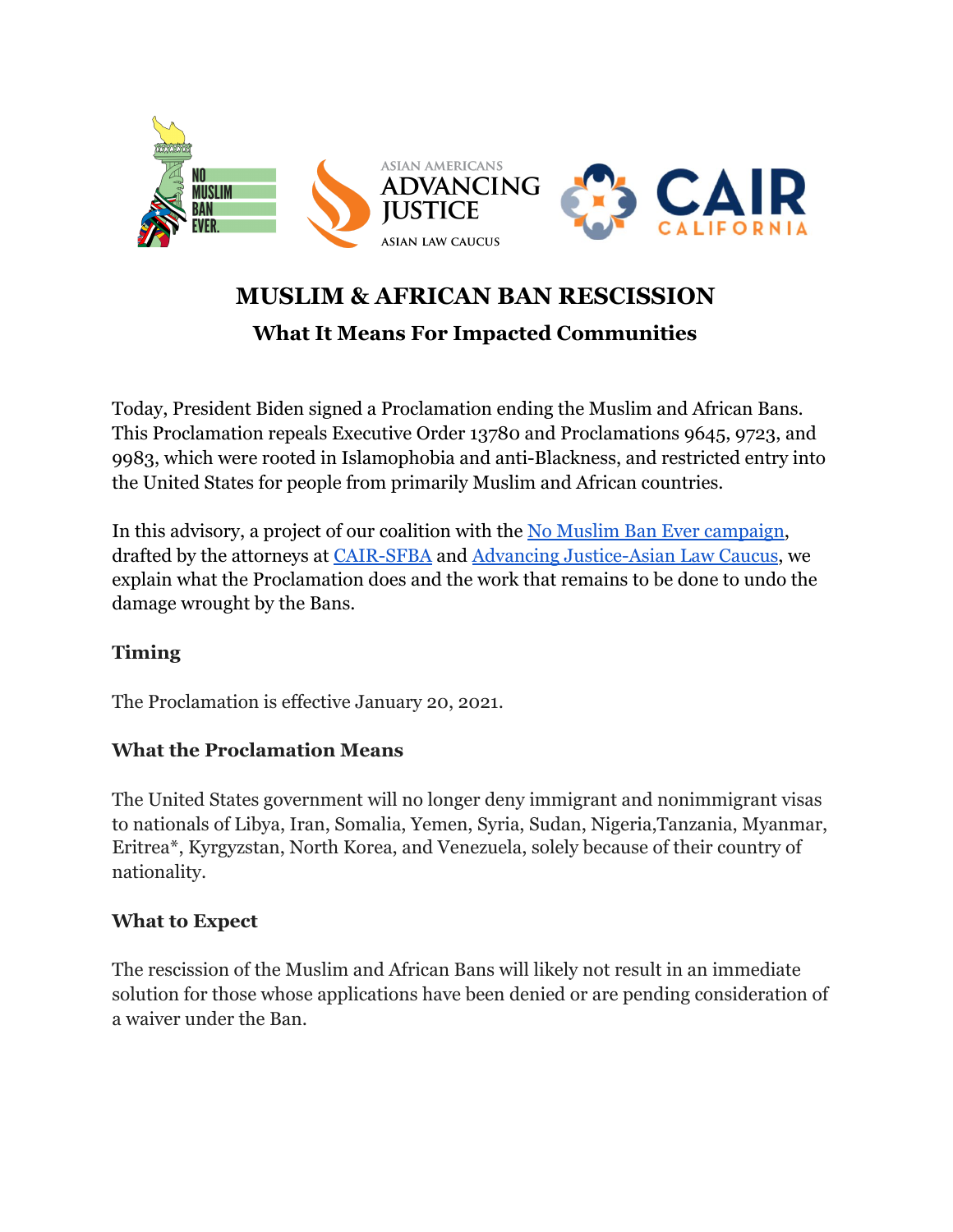However, the President has directed the Department of State to submit a report with the following information within 45 days (March 6, 2021):

- 1. The number of people whose applications are being considered for waivers under the Bans and a plan for expediting these applications;
- 2. A proposal to ensure that people who were previously denied visas under the Bans may have their applications reconsidered; and
- 3. A plan to ensure that people whose visa applications were denied under the Bans are not denied visas in the future solely because of these previous denials.

The President has also directed the Departments of State and Homeland Security to report on the effectiveness of the "extreme vetting" procedures put in place by the prior administration within 120 days (May 20, 2021). Under extreme vetting procedures, the United States government requires people applying for visas to submit information about their social media accounts, their siblings, and their work, employment, and travel history for the past fifteen years. It is unclear whether the President will reconsider the current practice of extreme vetting after May 20, 2021.

#### **What You Can Do**

If you have had an interview at a consulate abroad and were "refused" a visa under INA 212(f) you may contact the consulate and request that they reevaluate that decision in light of the Muslim Ban recision.

If the consulate is not able to assist you, you can contact your elected representative and request that they intervene on your behalf. You can find your representative [here.](https://www.house.gov/representatives/find-your-representative)

If you have not yet had an interview at the consulate, the Muslim and African Bans will not be applied when you are scheduled for an interview.

### **COVID-19 Restrictions Affecting Immigration From Impacted Countries**

President Biden has not yet rescinded the other bans restricting immigrant and nonimmigrant visas in place due to the COVID-19 pandemic.

Presidential Proclamations 10014 and 10052, which suspended the entry of certain employment based immigrants and nonimmigrants into the United States in light of the COVID-19 pandemic are still in effect until March 31, 2021. You can find more information [here](https://travel.state.gov/content/travel/en/News/visas-news/extension-of-presidential-proclamations-10014-and-10052.html).